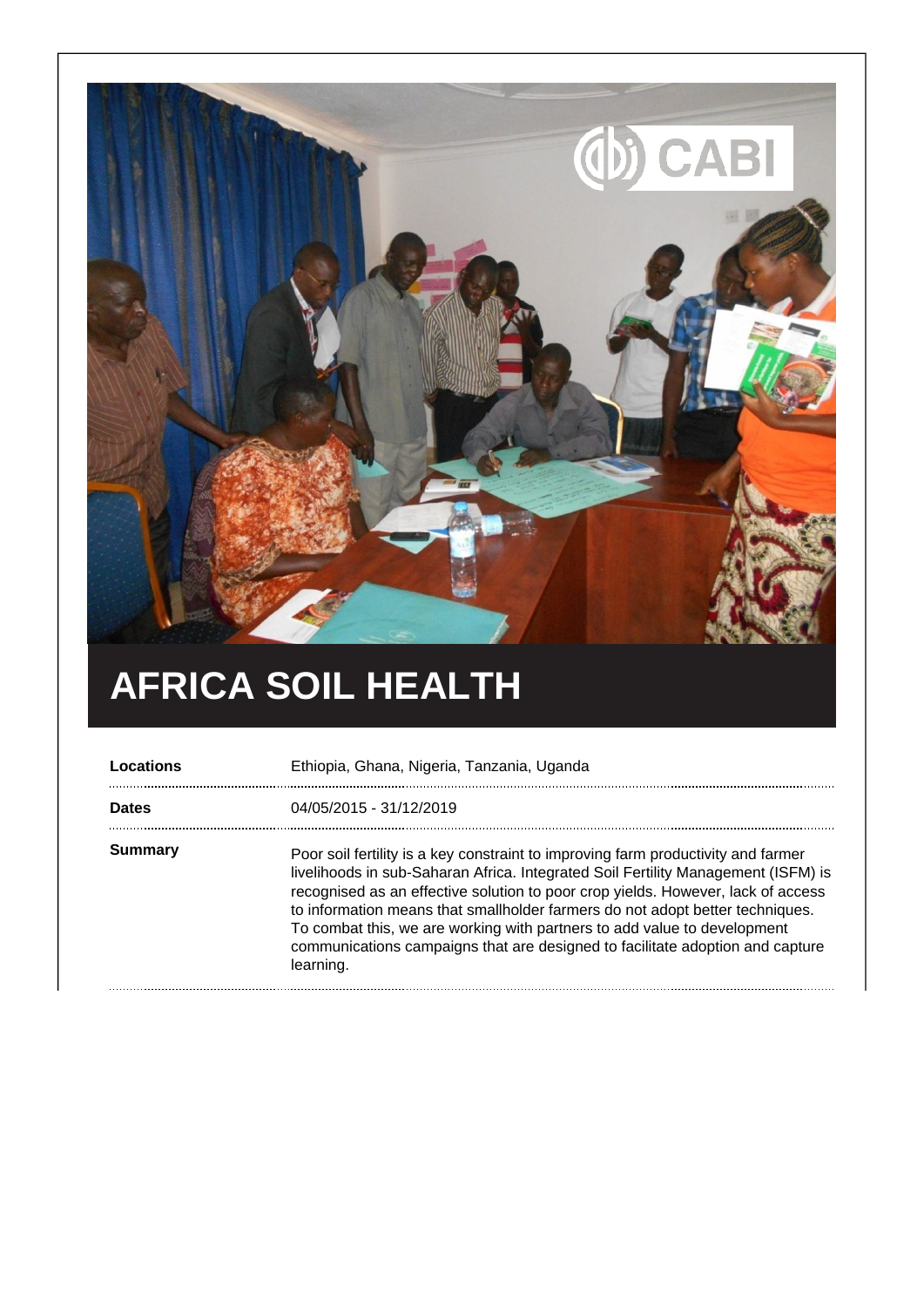| The problem       | Poor soil fertility is a key constraint to improving farm productivity and farmer<br>livelihoods in sub-Saharan Africa. Integrated Soil Fertility Management (ISFM) is<br>a set of management practices which includes the use of fertiliser, organic<br>inputs and improved germ-plasm and is adapted to local conditions and uses<br>sound agronomic principles, and is recognised as an effective solution. New<br>knowledge on ISFM has the potential to change the lives of millions of<br>smallholder farming families in sub-Saharan Africa.                                     |
|-------------------|-----------------------------------------------------------------------------------------------------------------------------------------------------------------------------------------------------------------------------------------------------------------------------------------------------------------------------------------------------------------------------------------------------------------------------------------------------------------------------------------------------------------------------------------------------------------------------------------|
|                   | The extent to which small-scale farming families are willing and able to<br>implement these practices though is limited, even if they will improve productivity<br>and increase their profits.                                                                                                                                                                                                                                                                                                                                                                                          |
|                   | Often, researchers lack the skills to communicate their findings, and the R&D<br>landscape is fragmented leading to lack of validated, actionable and aggregated<br>information. Farmers often lack access to this information, have inadequate<br>incentives to adopt these new techniques and lack both the capacity to<br>implement and the necessary inputs.                                                                                                                                                                                                                        |
| What we are doing | This second phase of Africa Soil Health Consortium (ASHC) focuses on<br>generating appropriate, farmer-friendly, development communication<br>approaches to give farming families access to the information they need. We<br>want to add value to the campaigns and capture learning.                                                                                                                                                                                                                                                                                                   |
|                   | ASHC will support development and test materials which will integrate<br>information from different partners, and ensure content is user friendly and well-<br>targeted (taking account of gender differences and local contexts).                                                                                                                                                                                                                                                                                                                                                      |
|                   | To do this, we will work with partners that use different scale-up approaches.<br>One of the key areas of interest for us though, will be how agro-dealers can<br>support information sharing and how youth can be a conduit for information to<br>farming families.                                                                                                                                                                                                                                                                                                                    |
|                   | With partners, our project team will collect qualitative and quantitative data to<br>learn lessons on communications and assess adoption rates achieved. The<br>project will continue to develop and expand the web-based resource library of<br>ISFM materials and improve accessibility and usability of resources.                                                                                                                                                                                                                                                                   |
|                   | We want to use principles akin to supply chain management, as they provide<br>solutions to overlooked problems, concepts and methods and balance the<br>demand and supply of information for identified audiences. They also act as a<br>framework to produce new solutions that deliver the right information to the right<br>recipients in the right way and at the right time.                                                                                                                                                                                                       |
|                   | The team use the analysis gained to conceptualise how information is<br>generated, collated, integrated, adapted, shared and ultimately used. This<br>approach identifies the range of intermediaries that may share information<br>directly with smallholder farming families. The ASHC team and partners will then<br>gather feedback on the effectiveness of the links along the information supply<br>chain and seek to balance supply and demand of information along it and move<br>towards the production of high quality, action-orientated and farmer-friendly<br>information. |
|                   | To make actionable content more accessible, we have developed a series of<br>tools and processes that can be used to address bottlenecks and constraints in<br>the information supply chain to benefit smallholder farming families.                                                                                                                                                                                                                                                                                                                                                    |